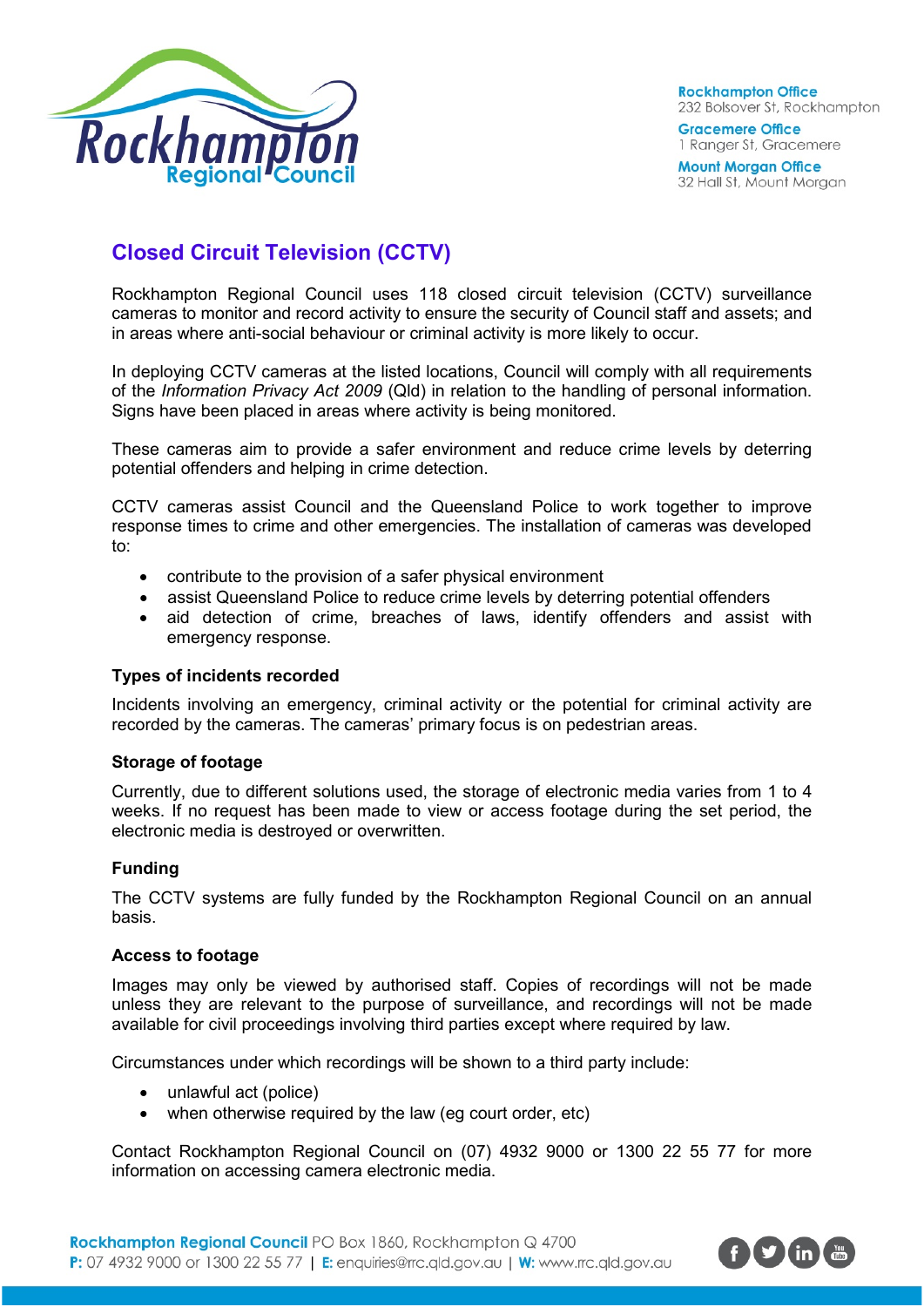

**Rockhampton Office** 232 Bolsover St, Rockhampton **Gracemere Office** 

1 Ranger St, Gracemere

**Mount Morgan Office** 32 Hall St, Mount Morgan

# **Making a formal complaint**

If you believe the camera program has been improperly used against you or someone you know, you can make a formal complaint in writing to:

Chief Executive Officer Rockhampton Regional Council PO Box 1860 Rockhampton Qld 4700